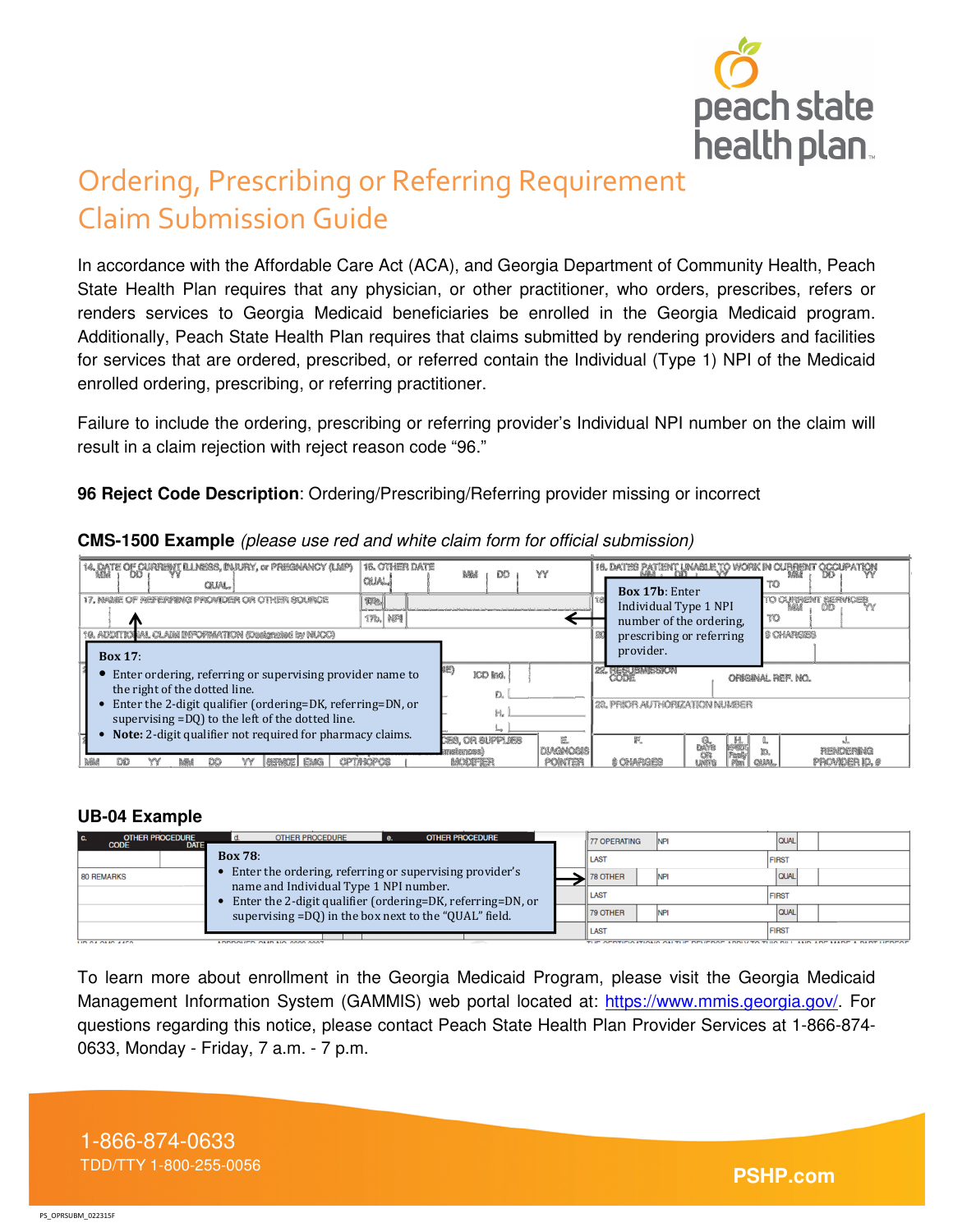

# Ordering, Prescribing or Referring Requirement Frequently Asked Questions

#### **1. What are the requirements for OPR?**

There are three basic OPR requirements:

- 1. The physician or non-physician practitioner who wrote the order, prescription or referral must be enrolled in Medicaid as either a participating Medicaid provider or as an OPR provider and his or her NPI number must be included on the claim.
- 2. The provider's NPI number must be for an individual physician or non-physician practitioner (not an organizational NPI).
- 3. The physician or non-physician practitioner must be of a specialty type that is eligible to order, prescribe, or refer.

# **2. I am currently enrolled as an active provider with Georgia Medicaid. Do I also need to enroll as an OPR provider?**

No. Providers already enrolled as active Medicaid participating providers do not need to enroll again as OPR providers.

# **3. How do I enroll in the Georgia Medicaid Program?**

Georgia Medicaid has an online enrollment process. OPR providers may enroll in Medicaid through the Georgia Medicaid Management Information System (GAMMIS) Web Portal at: https://www.mmis.georgia.gov/portal/default.aspx.

- For expedited enrollment, providers should enroll online by:
- Clicking on Provider Enrollment.
- Clicking on Enrollment Wizard (scroll to bottom of screen).
- Clicking on Provider Enrollment Application.
- Clicking on New Application.
- For Request Type, select Ordering, Prescribing, or Referring (OPR).

After the application is completed and has been submitted, you will receive an **Automated Tracking Number (ATN)**. To upload a copy of your license and DEA Registration, if applicable: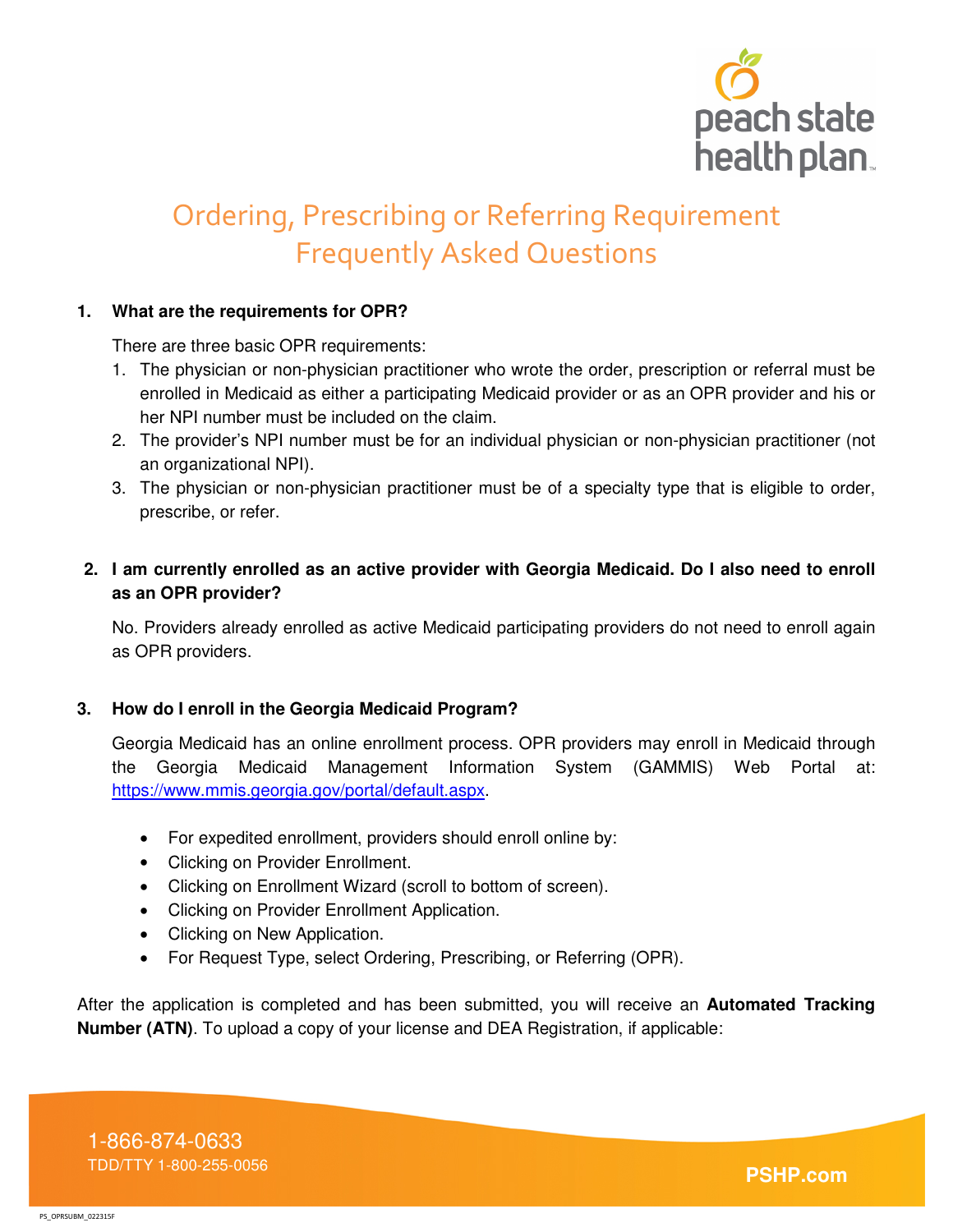

- Click on Provider Enrollment.
- Click on Enrollment Application Status.
- Type ATN and Last Name of Provider and click on Search.
- Click on Upload Required Documents.
- Click on pertinent Attachment Description.

#### **4. Is there a separate enrollment process for OPR providers?**

Yes. DCH has created online and paper applications strictly for OPR providers.

#### **5. Will providers need a National Provider Identifier (NPI) number to enroll as an OPR provider?**

Yes. The provider will need to obtain an individual NPI number before enrolling as an OPR provider. The federal government issues NPI numbers for health care providers at the following website: https://nppes.cms.hhs.gov/.

# **6. I am enrolled as a participating provider in another state's Medicaid Program. Am I also required to enroll in the Georgia Medicaid program to provide services to Georgia Medicaid beneficiaries?**

Yes. Enrollment in another state's Medicaid program does not exempt an OPR provider from the requirement to enroll in the Georgia Medicaid program. As federally mandated, providers are required to enroll in each state where they order, prescribe, refer or render services to Medicaid enrollees.

For example, if a physician located in Alabama and enrolled in the Alabama Medicaid program writes a prescription or orders a test for a Georgia Medicaid beneficiary, the Alabama physician must be enrolled in the Georgia Medicaid program or the claim submitted by the Georgia provider that filled the prescription or performed the test will be denied.

#### **7. How can I verify that the OPR provider is enrolled in the Georgia Medicaid Program?**

Search Georgia Medicaid providers by selecting the provider search function on the Georgia Department of Community Health webpage or by clicking the following link. https://www.mmis.georgia.gov/portal/default.aspx.